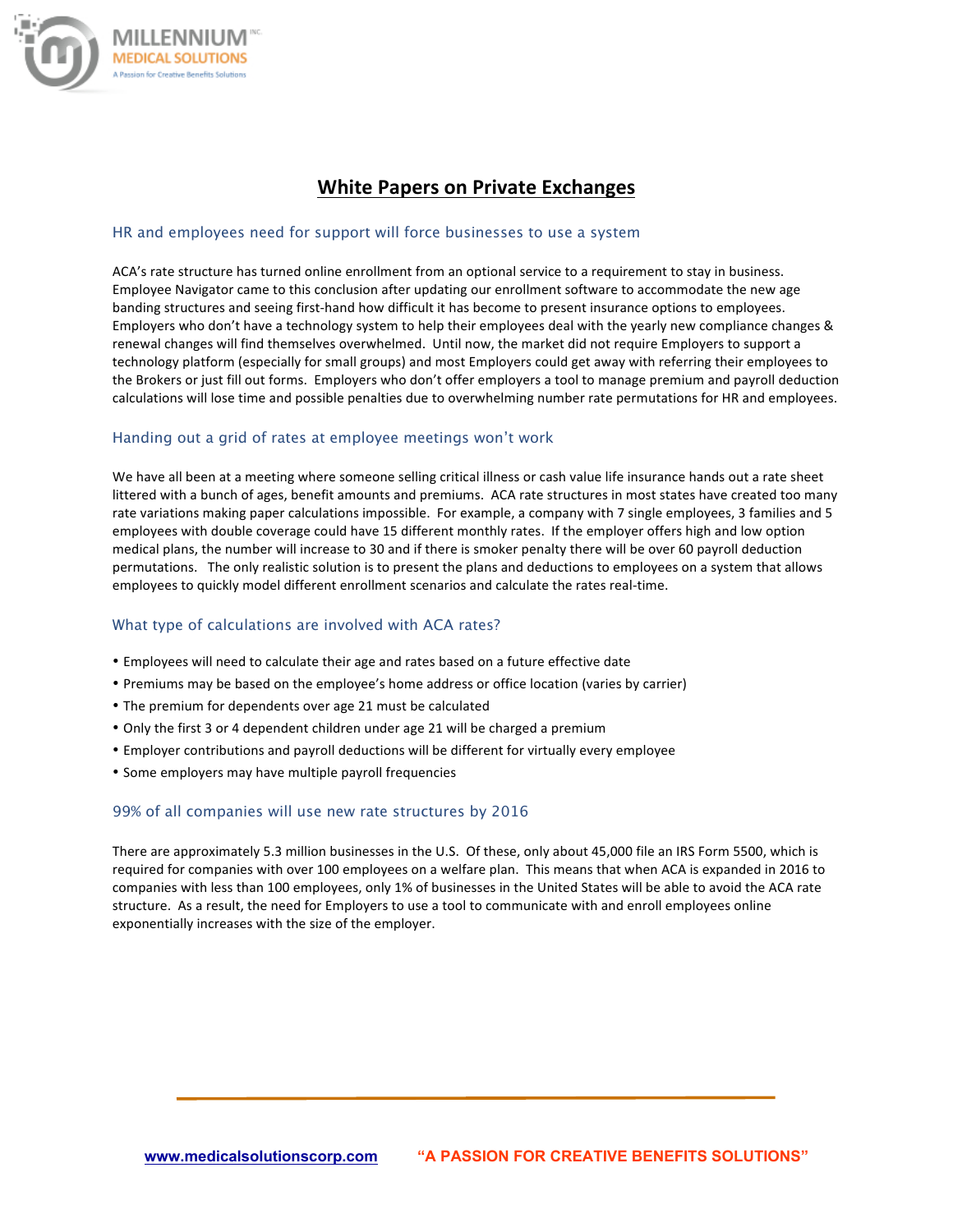

## **Transaction Complexity and Volume**

John's scenario necessitated 10 administration transactions in the Exchange system – just for Health benefits. On top of the Health transactions, for Exchanges that aim to serve the consumer's full set of benefit needs, numerous benefit elections needed to be processed for Dental, Vision, Life, Disability, Flexible Spending Accounts, and Health Savings Accounts, among others. And sent to the respective carriers, in addition to updating the payroll deductions in the payroll system.



## Current benefit systems are not up for the task

Leading benefit administration firms have been around since the early 1990's and their business model remains

mostly unchanged. Existing software platforms were custom built for large companies and cannot be easily adapted for small employers. They also require a long lead time to get a company up and running and the software configuration is not intuitive. In short, software platforms supporting smaller companies will quickly move into the large case market and force classic benefit administration firms to retool their business.

Decentralized benefit administration will replace the centralized service model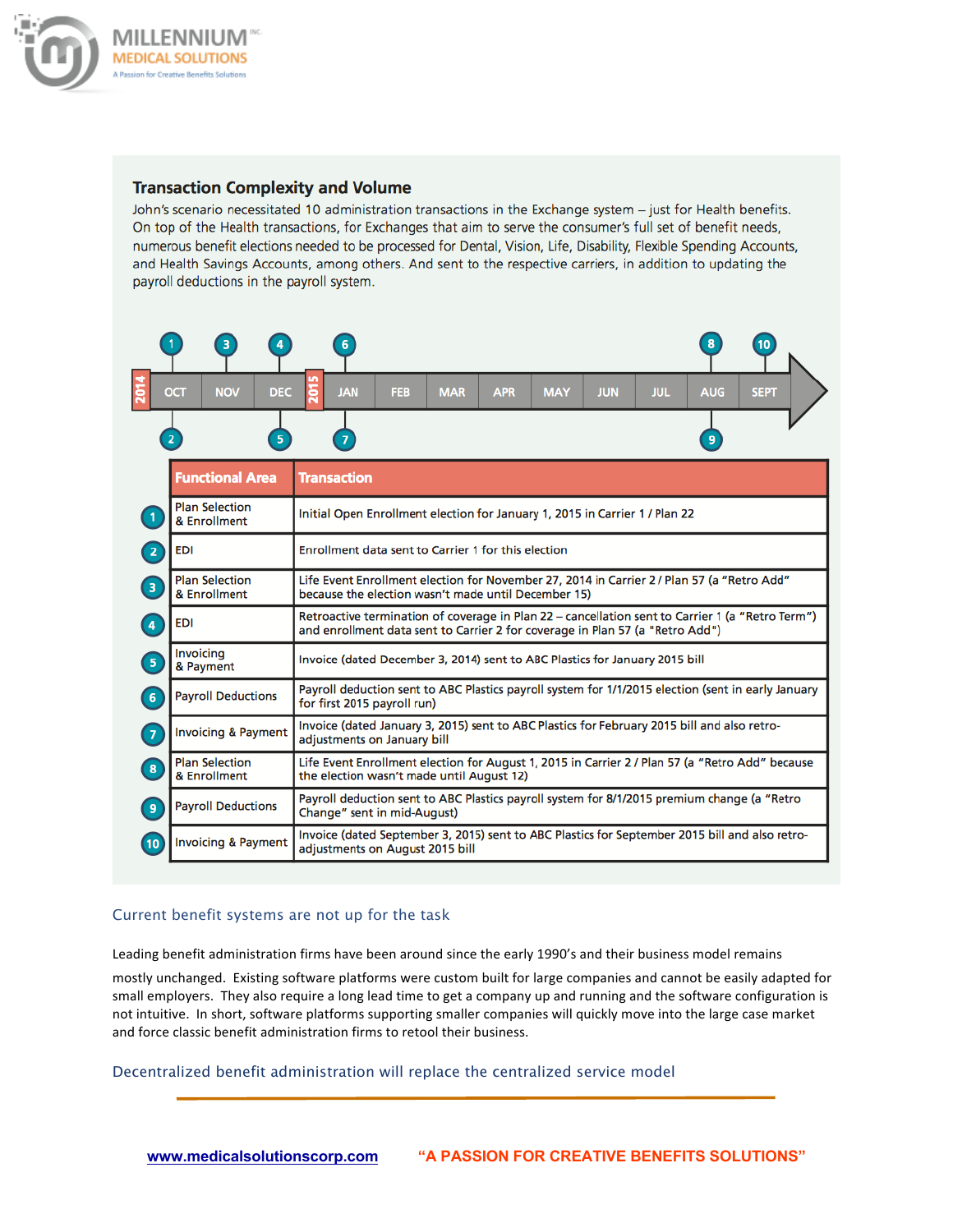



As more employees begin using an enrollment tool, support will need to be brought out of the central offices of the benefit administration firms and into the hands of the Employer and HR. For example, when a last minute employer change in contributions, is the broker going to pick up the phone and call a service center to make change? These and other real-world situations make the central service model impractical when using a paper platform. The decentralized service model allows the work to be distributed among brokers, their clients and the employees and will force a realignment of roles allowing insurance brokers to focus on quality service and policy management while HR managers can oversee employee messaging.